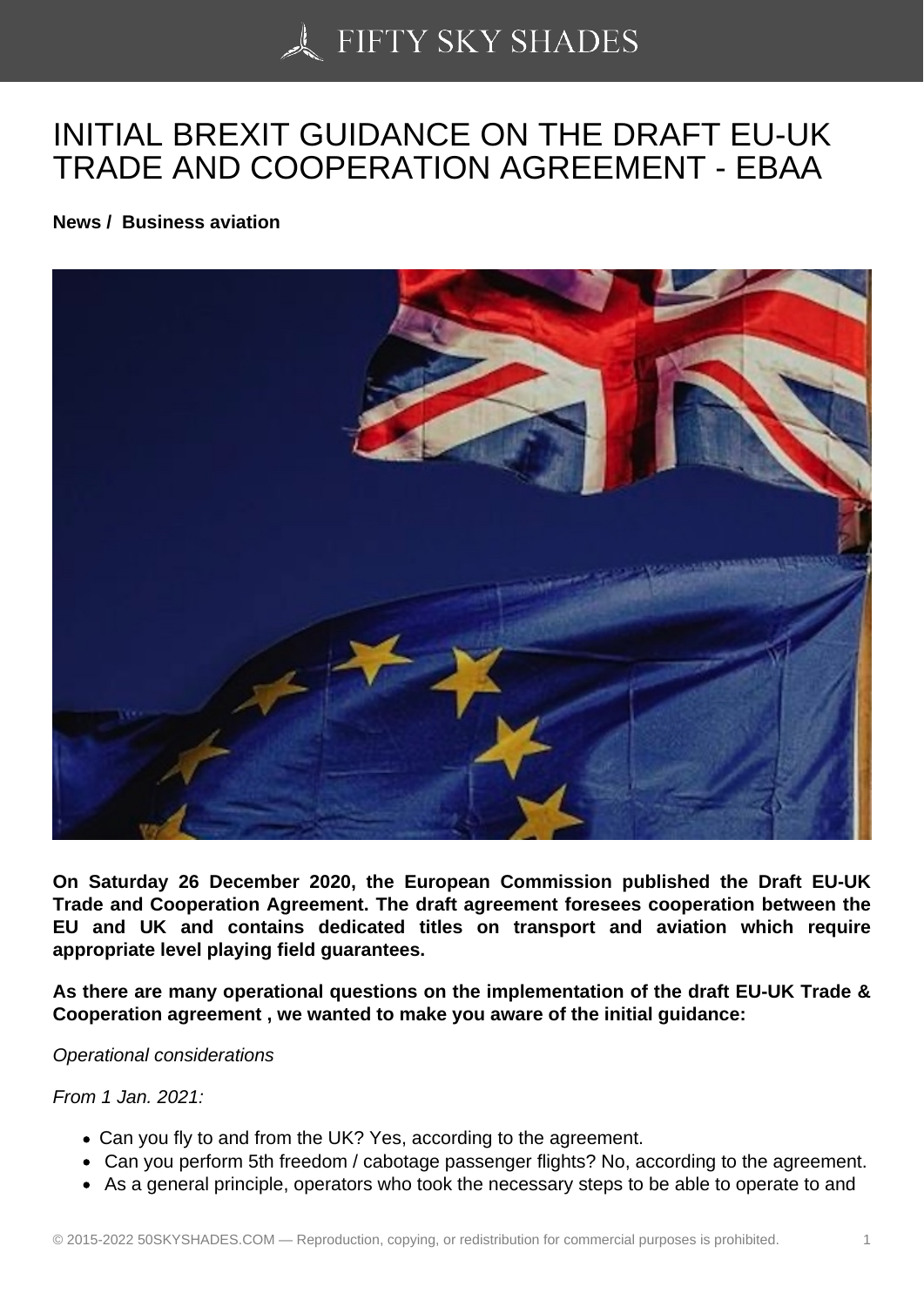context of an agreement.

- In the coming days, national authorities will review the full text of the agreement that was published on Sat. 26 Dec and provide more information on how it will be implemented (The aim of the transition period was to give enough time to national authorities and governments to define how the agreement would be implemented, not to negotiate until the last minute).
- If you have some doubts about your ability to perform a flight, please get in touch with your NAA and/or the UK CAA.

## **Overview**

On Saturday 26 December 2020, the European Commission published the Draft EU-UK Trade and Cooperation Agreement. The draft agreement foresees cooperation between the EU and UK and contains dedicated titles on transport and aviation which require appropriate level playing field guarantees.

[On 24 December 2020,](https://ec.europa.eu/info/sites/info/files/draft_eu-uk_trade_and_cooperation_agreement.pdf) an agreement in principle was reached at negotiators' level. With the draft agreement in place, the United Kingdom will leave the EU Single Market and Customs Union, and all EU policies on January 2021 whilst attempting to limit the disruption insofar as possible. Both parties will now advance with the signature and ratification of the draft agreement, in line with their respective rules and procedures, with a view to its provisional application from 1 January 2021.

Air transport is an essential driver of economic benefits in EU-UK relations. The draft agreement sets out to ensure continued air connectivity, including provisions to ensure that competition between EU and UK operators takes place on a level playing field, ensuring high levels of transport safety, workers' and passenger rights, and environmental protection.

In short, with specific respect to aviation; UK operators will no longer be considered as EU carriers and will lose existing traffic rights in the EU. EU and UK carriers will be able to perform unlimited carriage of passengers and cargo between points in the EU and points in the UK ('3rd & 4th freedoms'). Onward carriage ('5th freedom') will be possible for the carriage of cargo to/from a third country (e.g. Paris-London-New York), if Member States agree this bilaterally and reciprocally with the UK. The draft agreement also ensures cooperation on safety, security and air traffic management.

# Fulfilling conditions to benefit

UK air carriers wishing to fly under the draft agreement will have to comply with certain conditions, such as holding a valid licence from the UK's competent authorities, having their principal place of business in the UK and being majority UK-owned and controlled. UK carriers that are majority UK- /EEA- and/or Swiss-owned and controlled at the end of the transition period may also continue to operate.

EU carriers will have to respect similar conditions on licences and principal place of business and continue to comply with EU requirements on EU/EEA/Switzerland majority ownership and control.

### EASA, safety certificates & validity

As of 1 January 2021, the UK will no longer apply the EU's regulatory framework for aviation safety, and no longer participate in the European Union Aviation Safety Agency (EASA). The draft agreement defines new arrangements for the recognition of future design and environmental certificates, as well as for production organisation oversight, to ease the use of parts produced in